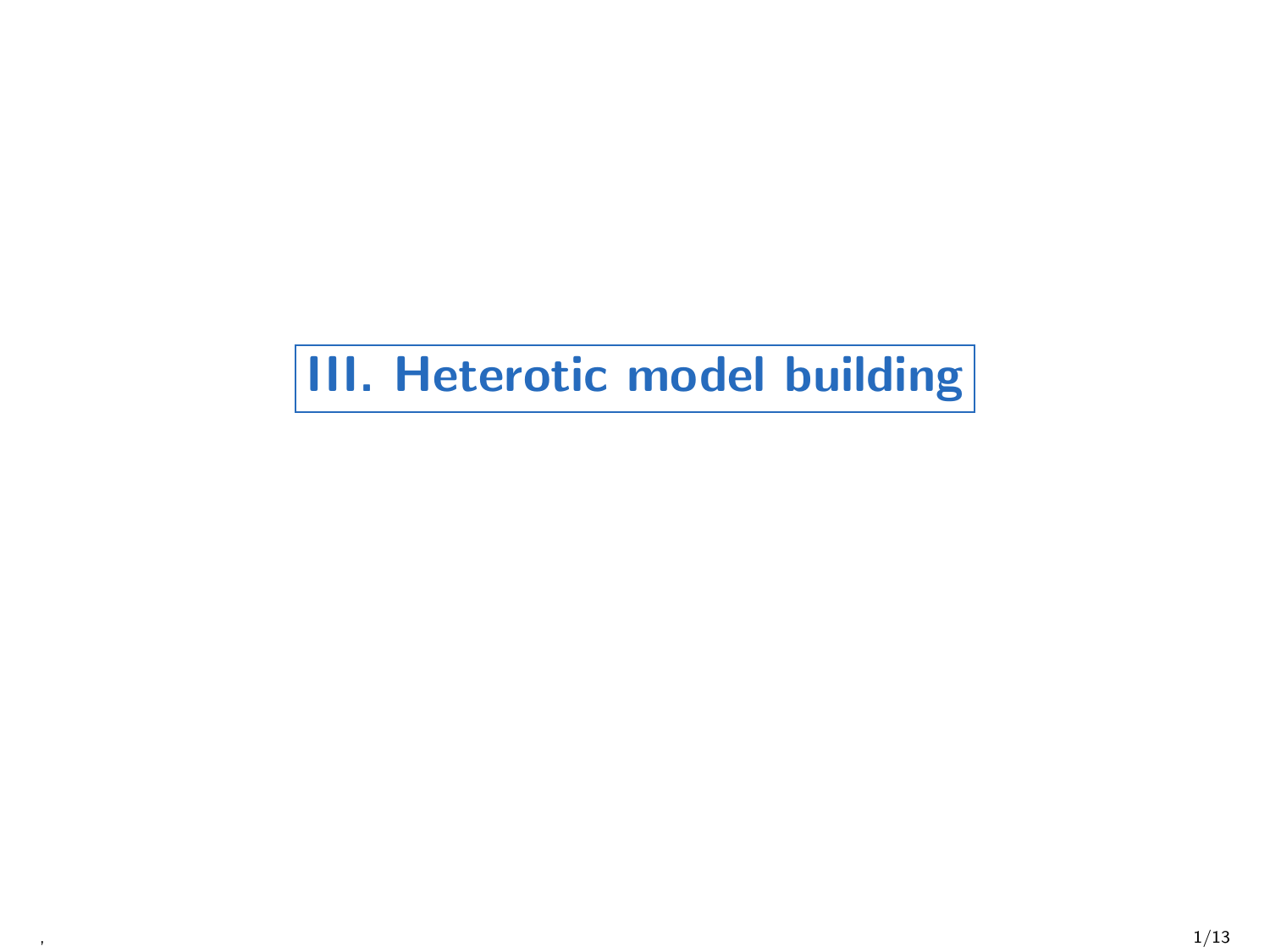



noun | het-er-o-sis | \ he-te-'rō-ses\

#### **Definition of HETEROSIS**

: the marked vigor or capacity for growth often exhibited by crossbred animals or plants -called also hybrid vigor

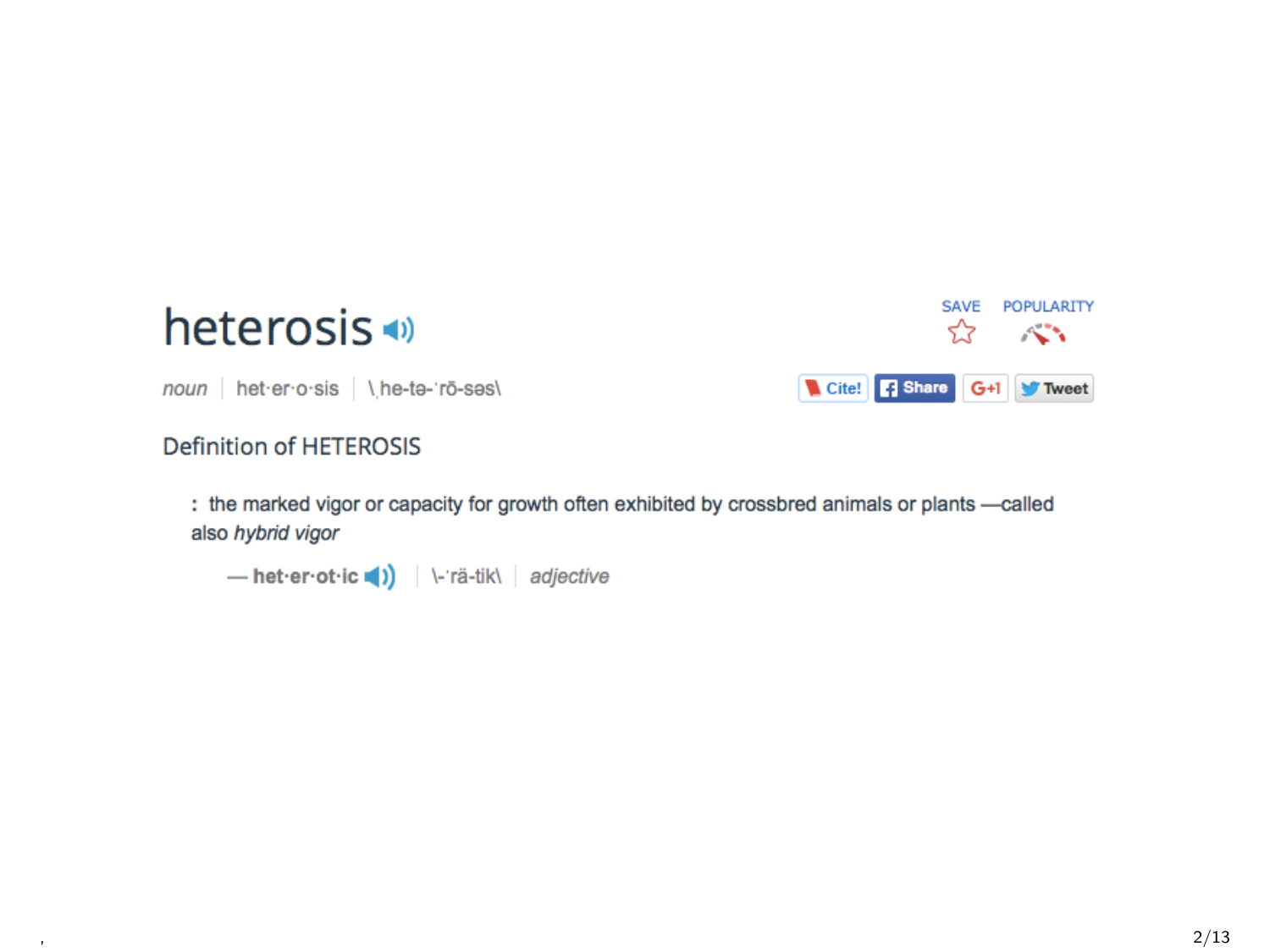## The heterotic string

world-sheet degrees of freedom (fermionic formulation  $SO(32)$ )

right R  $X^M_R$  ,  $\psi^M$  2d fermions  $M = 0, \cdots, 9$ ,  $M = 2, \cdots, 9$  light-cone  $left I$  $X_L^M$  ,  $\lambda^A$  2d fermions  $A = 1, \cdots, 32$  $\operatorname{\psi}^M$  $\partial_{\tau}^2 X^M - \partial_{\sigma}^2 X^M = 0$  $M(\tau,\sigma) = X_L^M(\tau+\sigma) + X_R^M(\tau-\sigma)$ o  $\sigma$  $X^{m}$  a  $\partial^2 X^{m}$  =  $\partial^2 X$  $X'''(\tau,\sigma) = X'''(\tau+\sigma) + X$ 

 $\psi^M(\tau,\sigma+2\pi)=\mp\psi^M(\tau,\sigma)$  ;  $\lambda^A(\tau,\sigma+2\pi)=\mp\lambda^A(\tau,\sigma)$  ;  $-$  Neveu-Schwarz(NS),  $+$  Ramond

massless states  $|R\rangle \otimes |L\rangle$  NS ⊗ NS  $M_R^2 = \tilde{N}_X + \tilde{N}_\psi - \frac{1}{2}$ e.g.  $b_{-\frac{1}{2}}^M |0\rangle \otimes \lambda_{-\frac{1}{2}}^A \lambda_{-\frac{1}{2}}^B |0\rangle$   $\qquad \qquad \substack{m_R \\ M_L^2}$  $M_t^2 = N_x + N_y - 1$ 

496 gauge vectors of  $SO(32)$  in 10d (gauginos in Ramond ⊗ NS)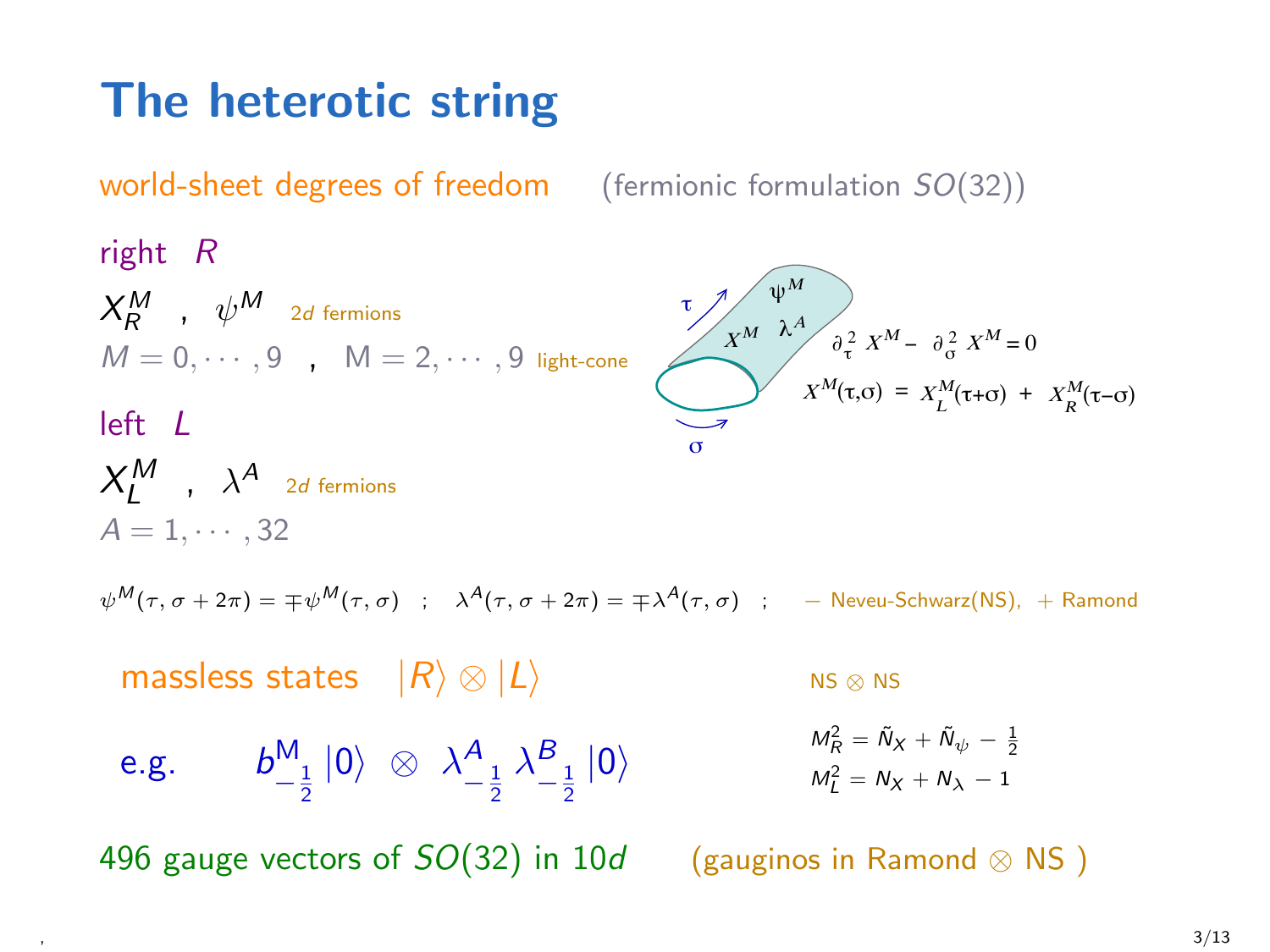Full massless spectrum

### $R \otimes L$  in light cone

$$
\left[\left(\mathbf{8}_{\mathsf{v}}\oplus\mathbf{8}_{\mathsf{s}},\mathbf{1}\right)\right]_{R}\otimes\left[\left(\mathbf{8}_{\mathsf{v}},\mathbf{1}\right)\oplus\left(\mathbf{1},\mathbf{496}\right)\right]_{L}
$$

 $= ({\bf 1}\oplus {\bf 35}\oplus {\bf 28} + {\bf 8}_c + {\bf 56}_s, {\bf 1})\ \oplus\ ({\bf 8}_v\oplus {\bf 8}_s, {\bf 496})$ 

#### massless fields

 $\{\varphi, \mathsf{G}_{\textit{MN}}, \mathsf{B}_{\textit{MN}}, \Psi, \Psi_{\textit{M}}\}$   $\quad \oplus \;\; \left\{\mathsf{A}^{\textit{M}}_{\textit{a}}, \chi_{\textit{a}}\right\} \quad \textit{a}=1,\dots,\mathsf{dim} \; \mathsf{G}_{\textsf{het}}$ 

10d,  $\mathcal{N}=1$  supergravity  $\oplus$  super Yang-Mills  $G_{\text{het}}$ 

 $G_{\text{het}} = E_8 \times E_8$ ,  $SO(32)$ 

Gauge and gravitational anomalies are cancelled by the Green-Schwarz mechanism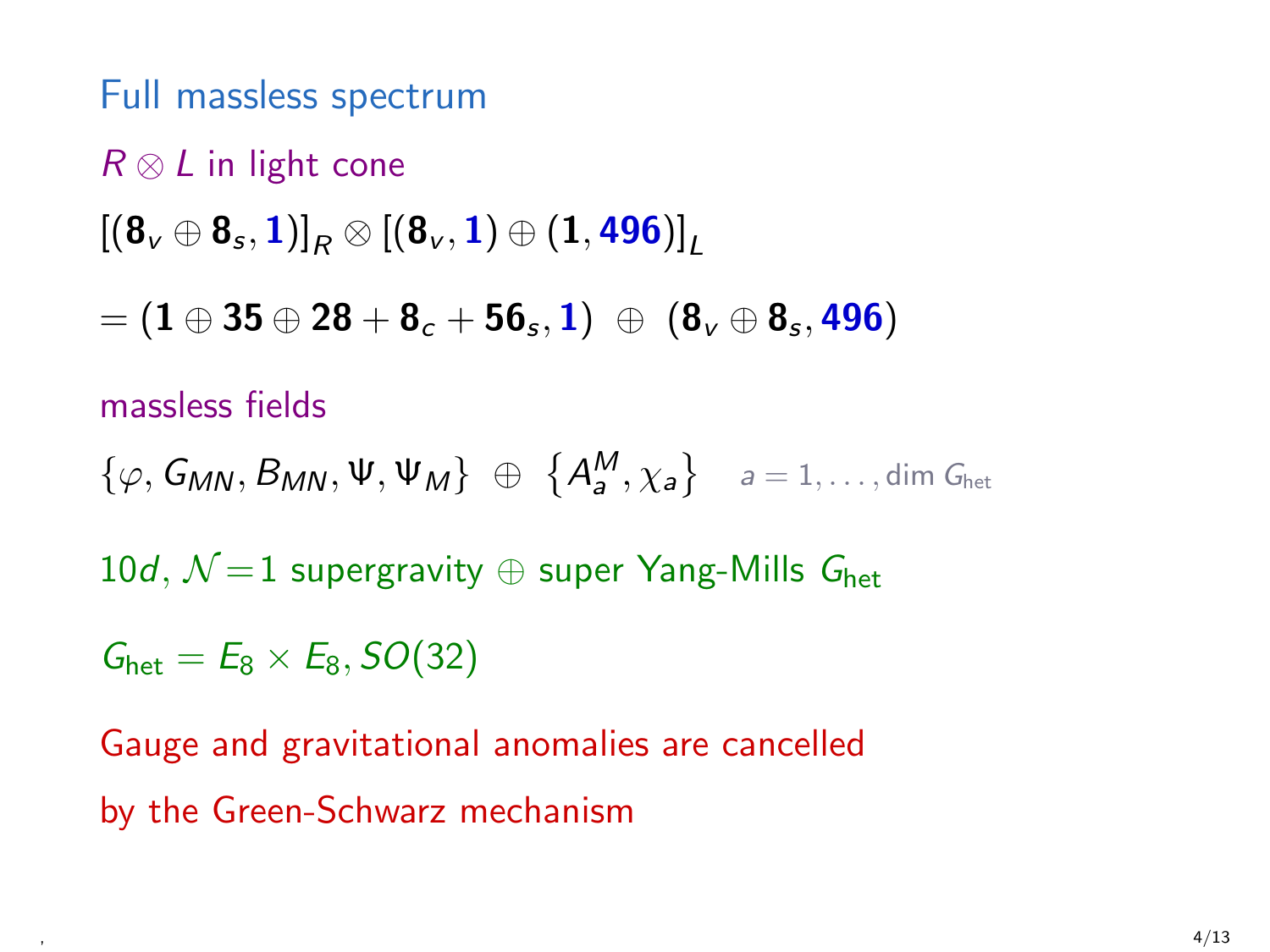## **Orbifolds**

 $\mathcal{O} = \mathcal{M}/\Gamma$  ;  $\Gamma =$  discrete group of isometries of M

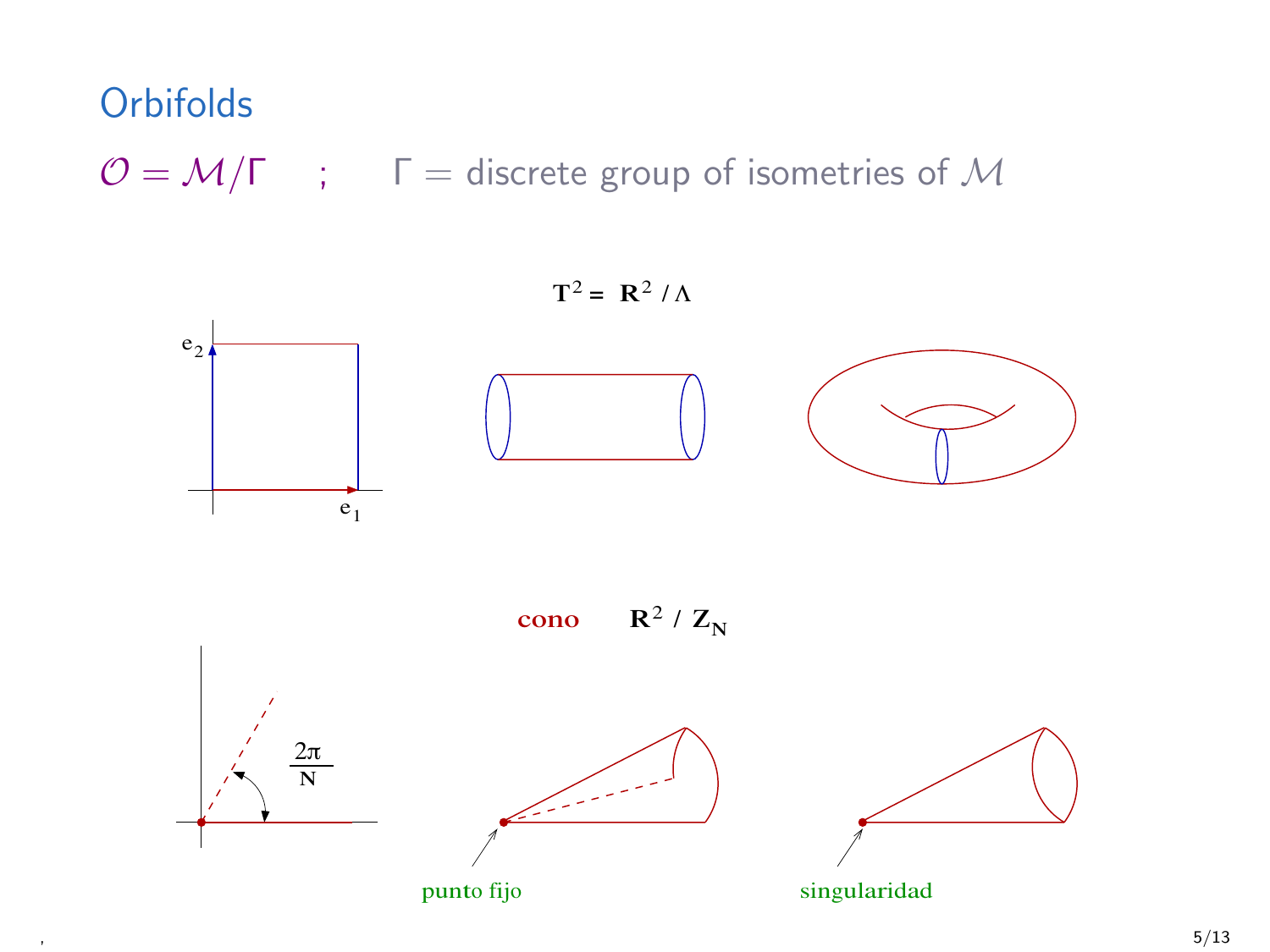## $\textsf{T}^2/\mathbb{Z}_2$  orbifold

$$
T^{2} = \mathbb{R}^{2}/\Lambda, \quad \Lambda = SO(4) \text{ root lattice}
$$

$$
\mathbb{Z}_{2} = \{1, \theta\}, \quad \theta = \text{rotation by } \pi
$$



• : fixed points  $\longrightarrow$  singularities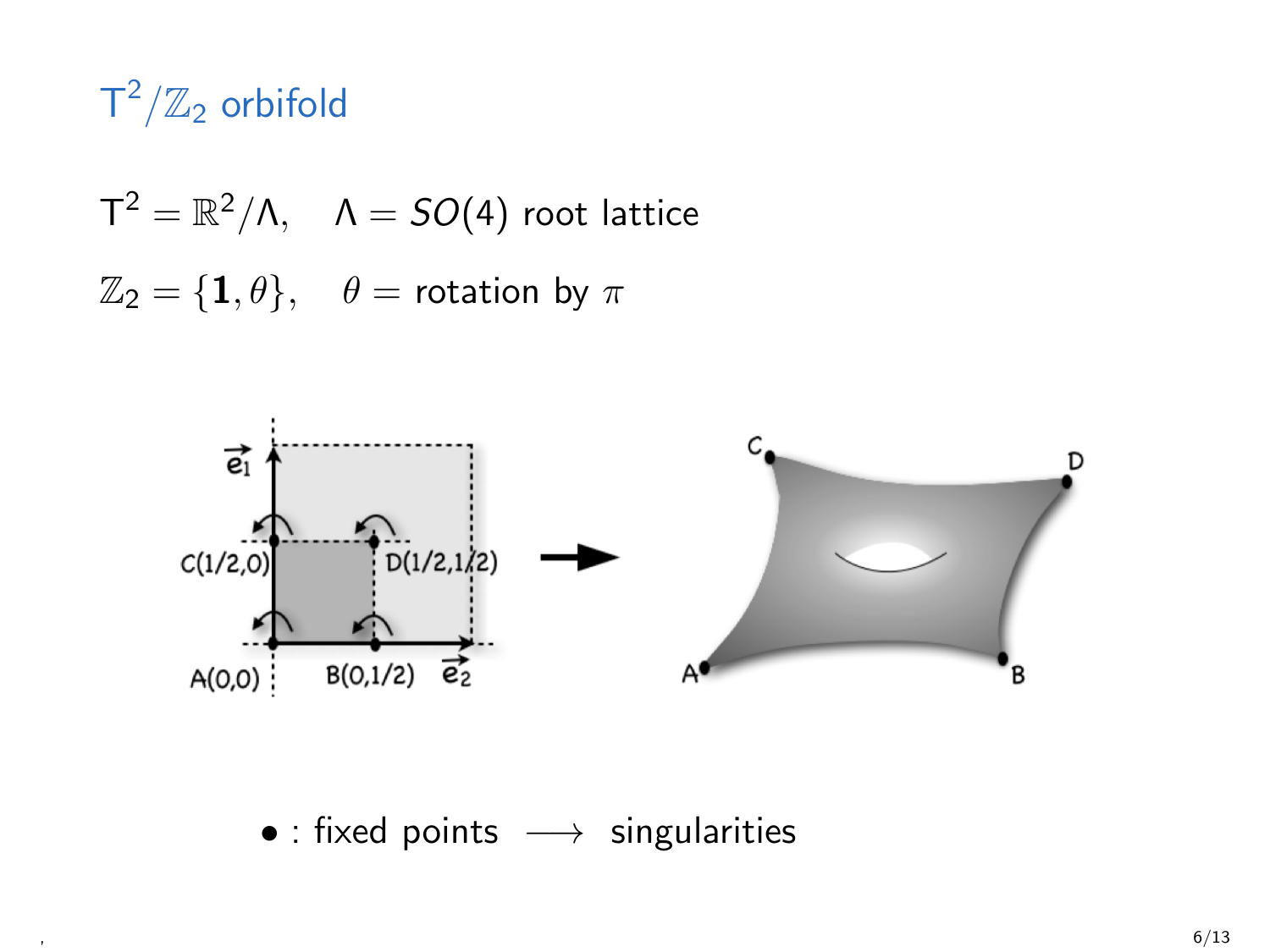

∗ Orbifold projection: physical states are invariant under Γ

Both conditions are required by modular invariance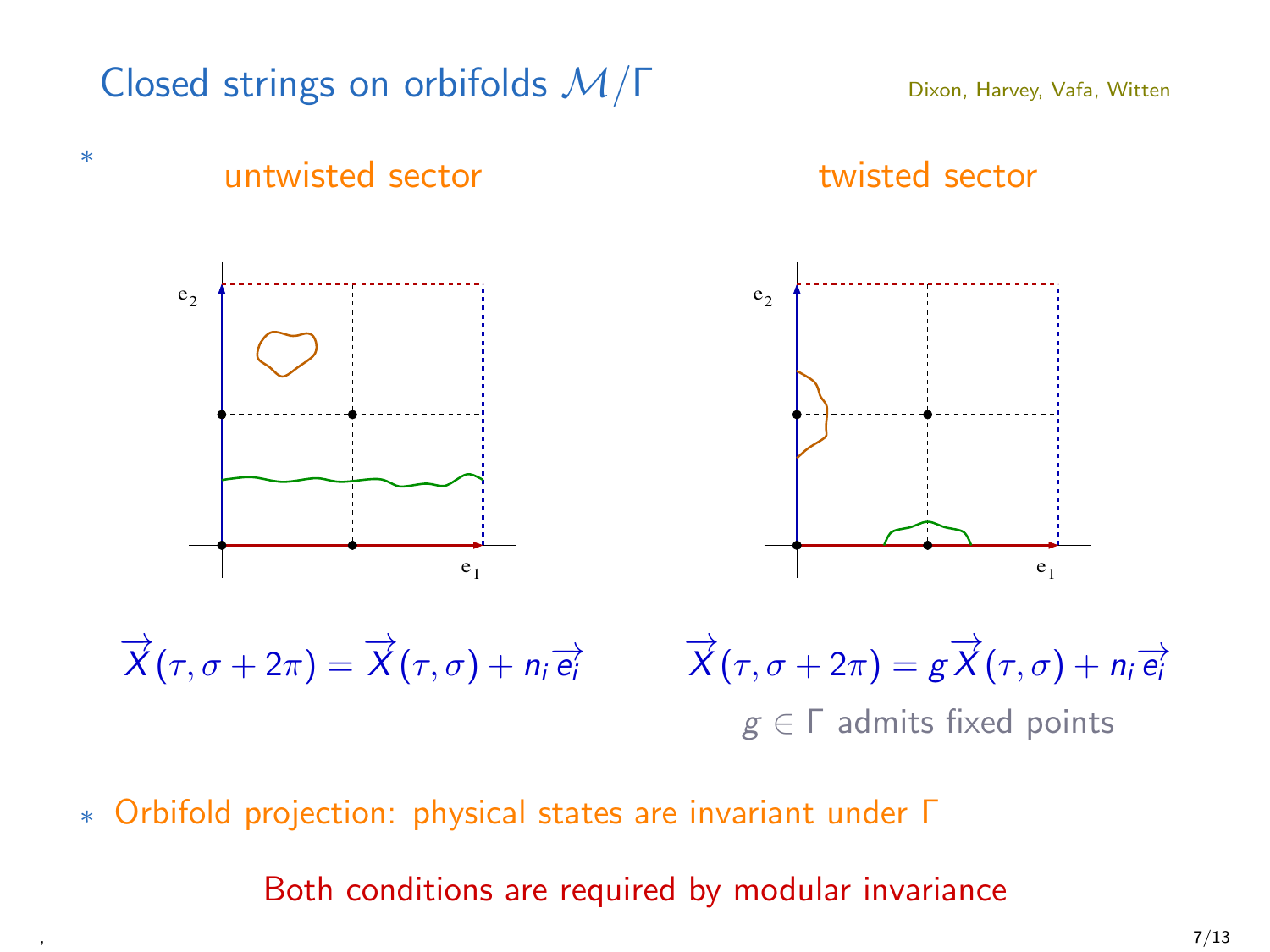## Toroidal orbifolds  $\mathsf{T}^6/\mathbb{Z}_N$

$$
\mathsf{T}^6 = \mathbb{R}^6/\Lambda, \quad \mathbb{Z}_N = \{\mathbf{1}, \theta, \ldots, \theta^{N-1}\}, \ \theta \in SO(6)
$$

crystallographic action:  $W \in \Lambda$ ,  $\theta W \in \Lambda$ 

 $\theta^N = \mathbf{1} \Rightarrow \theta$  has eigenvalues  $e^{\pm 2\pi i v_i}, v_i = \frac{k_i}{N}$  $\frac{\kappa_i}{N}$ ,  $k_i \in \mathbb{Z}$ ,  $i = 1, 2, 3$ 

complex internal coordinates 
$$
Z^i = \frac{1}{\sqrt{2}} (X^{2i+2} + iX^{2i+3}), \quad \theta Z^i = e^{2\pi i v_i} Z^i
$$

 $\theta = \exp 2\pi i (v_1J_{12} + v_2J_{34} + v_3J_{56}), \quad J_{2i-1,2i} : SO(6)$  Cartan generator

#### action on spinor representation  $\theta$ |  $\pm \frac{1}{2}, \pm \frac{1}{2}$  $\frac{1}{2}, \pm \frac{1}{2}$  $\ket{\frac{1}{2}}=e^{i\pi(\pm \mathsf{v}_1\pm \mathsf{v}_2\pm \mathsf{v}_3)}|\pm\frac{1}{2},\pm\frac{1}{2}$  $\frac{1}{2}, \pm \frac{1}{2}$  $\frac{1}{2}$ supersymmetry  $\Rightarrow \pm v_1 \pm v_2 \pm v_3 =$  even

 $\theta^{\textstyle N} = {\bf 1}$  acting on fermions  $\Rightarrow \; \mathcal{N}(\mathbf{\nu}_1 + \mathbf{\nu}_2 + \mathbf{\nu}_3) = \mathsf{even}$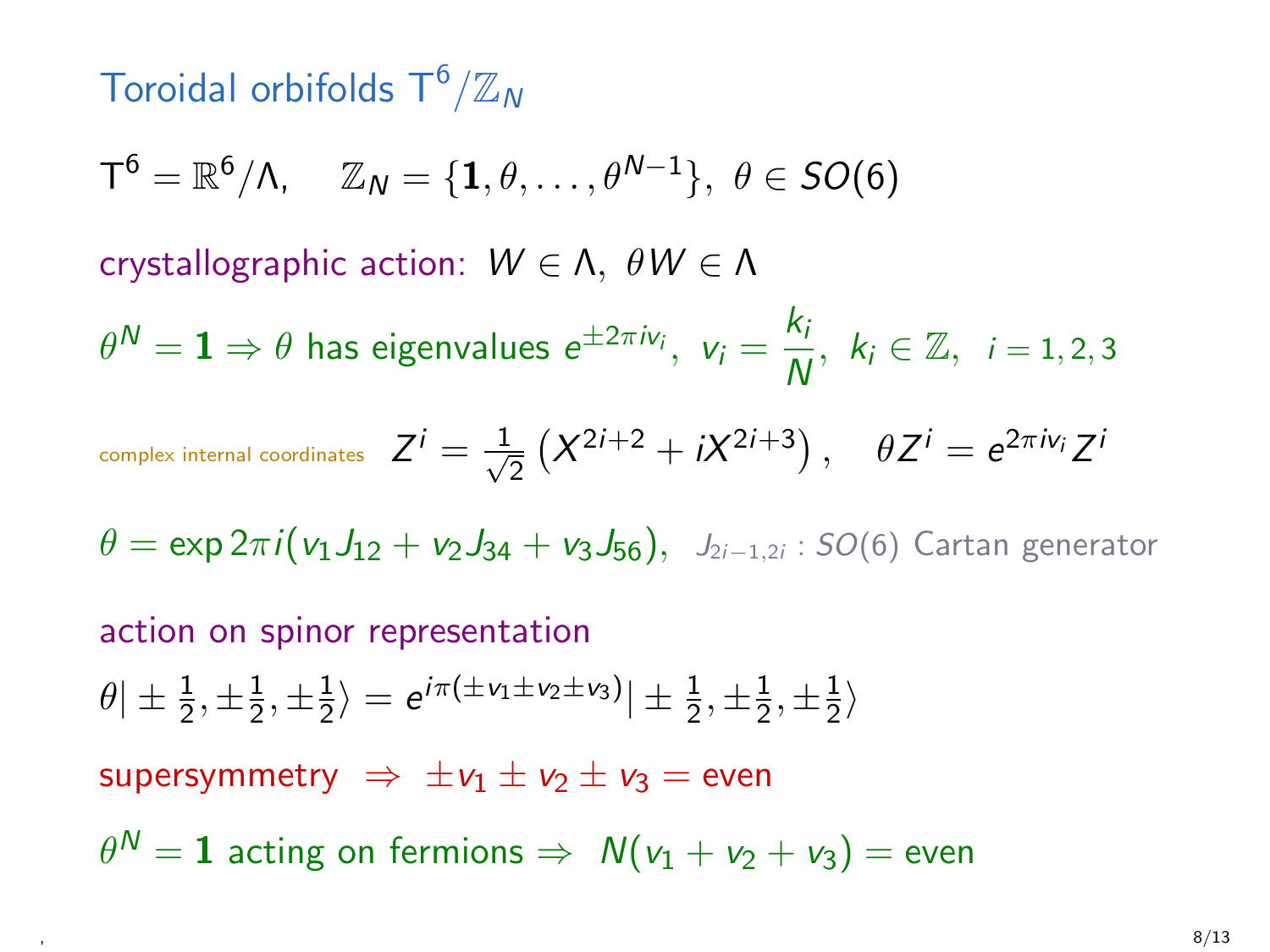## Example:  $T^6/\mathbb{Z}_3$  orbifold

 $\mathsf{T}^6 = \mathbb R^6 / \mathsf{\Lambda}, \quad \mathsf{\Lambda}=\mathsf{product}$  of three  $SU(3)$  root lattices  $\mathbb{Z}_3 = \{\mathbf{1}, \theta, \theta^2\}, \quad \theta = \mathsf{rotation}$  by  $\frac{2\pi}{3}$  in each sub-lattice  $(v_1, v_2, v_3) = (\frac{1}{3}, \frac{1}{3})$  $\frac{1}{3}, -\frac{2}{3}$  $\frac{2}{3}$ 



•,  $\circ$ ,  $\times$  : fixed points altogether  $3 \times 3 \times 3 = 27$  fixed points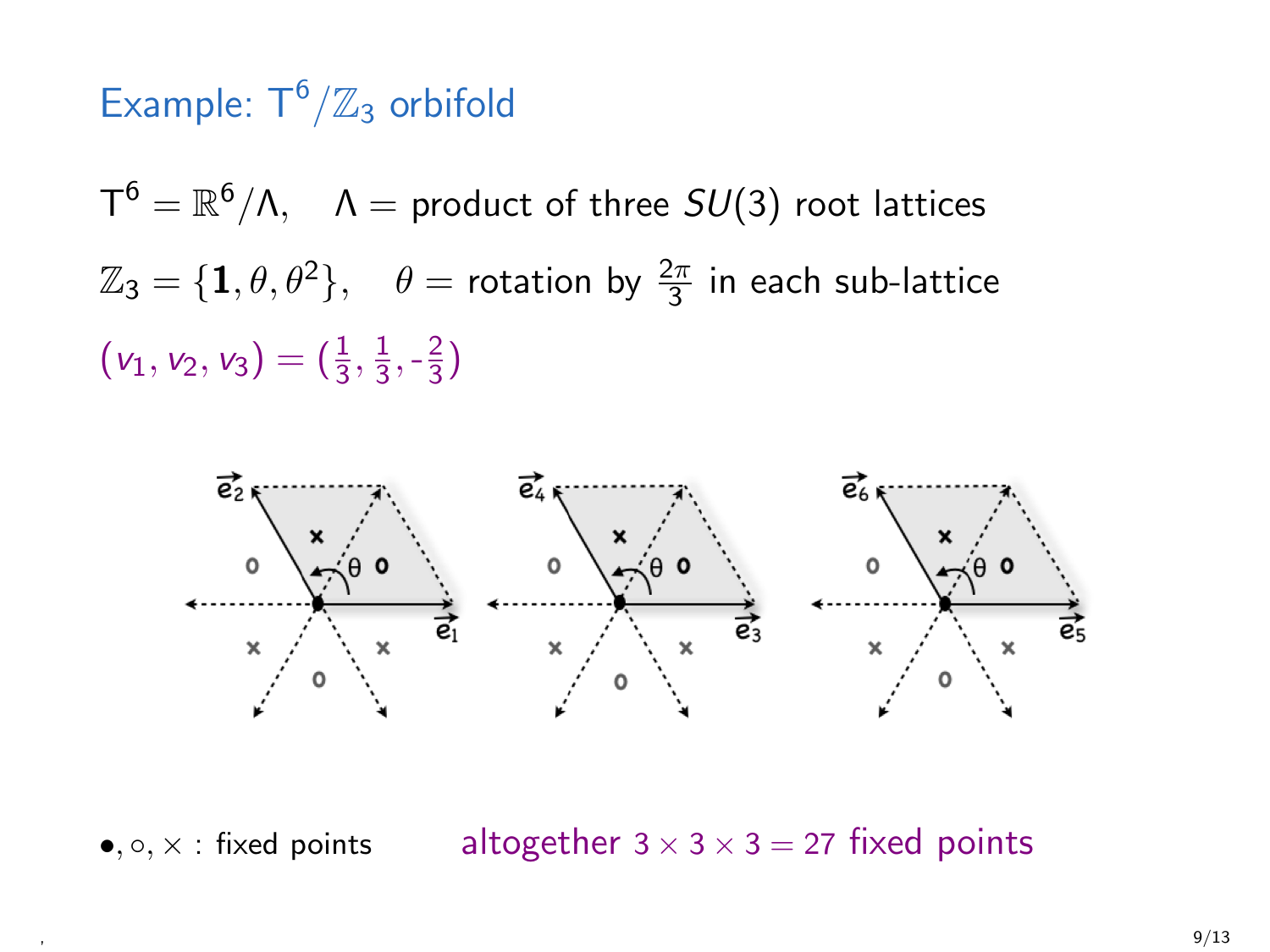### Action on 2d fermions

#### right movers  $\theta$ -twisted sector  $\Psi^i=\frac{1}{\sqrt{2}}$  $\frac{1}{2}(\psi^{2i+2}+i\psi^{2i+3})$ ,  $\Psi'(\tau, \sigma + 2\pi) = \mp e^{2\pi i v_i} \Psi'(\tau, \sigma + 2\pi)$ left movers give gauge degrees of freedom  $\lambda^A_\pm = \frac{1}{\sqrt{2}}$  $\frac{1}{2}(\lambda^{2A-1} \pm i\lambda^{2A}), \quad A = 1, \ldots, 16$

for  $E_8 \times E_8$  divide in two groups:  $\lambda^A_{\pm}, \lambda'^{A}_{\pm}, A = 1, \ldots, 8$ 

Modular invariance requires that  $\lambda^A$  transforms under  $\theta$ . The action can be realized by rotation  $\gamma$  with eigenvalues  $e^{\pm 2\pi i V_A}, V_A = \frac{K_A}{N}, K_A \in \mathbb{Z}$ .

 $\gamma^{\mathsf{N}} = \mathbf{1} \Rightarrow~ \mathsf{N}(\mathsf{V}_1 + \ldots + \mathsf{V}_{16}) = \mathsf{even}$ 

Gauge shift vector:  $V = (V_1, \ldots, V_8) \times (V'_1, \ldots, V'_8), E_8 \times E_8$ 

Modular invariance (level-matching) further requires  $N(V^2 - v^2) =$  even **Standard Embedding:**  $V = (v_1, v_2, v_3, 0, \ldots, 0) \times (0, \ldots, 0)$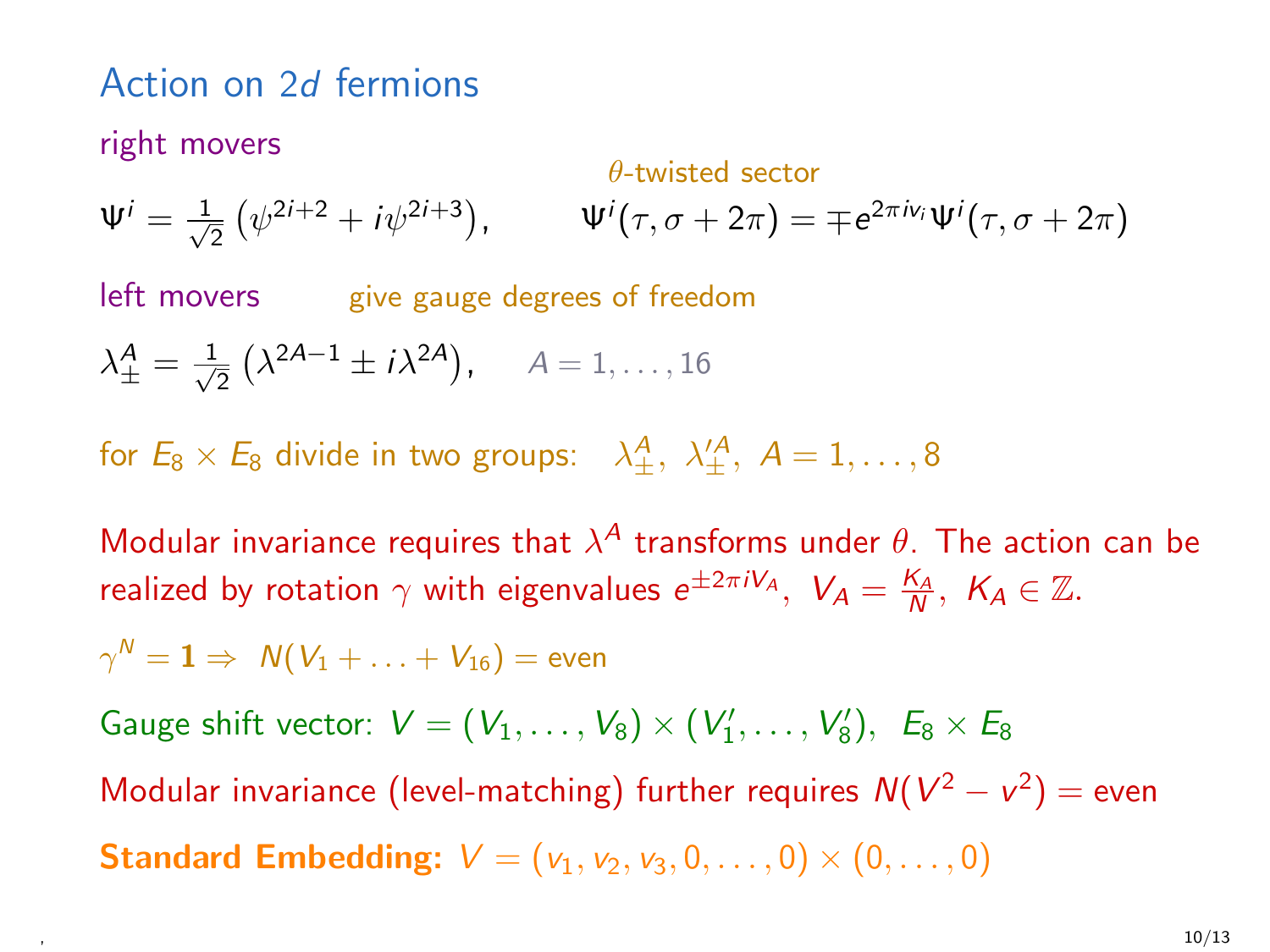### Compactification on Calabi-Yau (CY) manifolds

#### Recall fields in 10d

 $\{\varphi, \mathsf{G}_{MN}, \mathsf{B}_{MN}, \Psi, \Psi_M\}$   $\oplus$   $\{A_{a}^{M}, \chi_{a}\}\$ ,  $a = 1, \ldots, \dim \mathsf{G}_{\mathsf{het}}$   $\mathsf{G}_{\mathsf{het}}$   $= \mathsf{E}_8 \times \mathsf{E}_8$ ,  $\mathsf{SO}(32)$ 

Compactification  $\mathcal{M}_{10} = \mathcal{M}_4 \times \mathcal{K}_6$ Supersymmetry in  $4d \Rightarrow D_m \eta = 0 \Rightarrow R_{mn} = 0$  $K_6$  Ricci-flat  $\Rightarrow$  holonomy  $SU(3)$  K<sub>6</sub> is CY **Furthermore,**  $K_6$  **is Kähler** (complex with special property of the metric)  $\alpha^m \longrightarrow z^i, \bar{z}^{\bar{i}}$  k-forms:  $\omega_{m_1...m_k}$   $(p, q)$ -forms:  $\omega_{i_1...i_p \bar{j}_1... \bar{j}_q}$ Betti numbers  $b_k = #$  closed (mod exact) k-forms =  $#$  harmonic k-forms Hodge numbers  $h^{p,q} = \text{\# closed (mod exact)} (p,q)$ -forms  $= \text{\# harmonic } (p,q)$ -forms

$$
b_k=\sum_{p=0}^k h^{p,k-p}
$$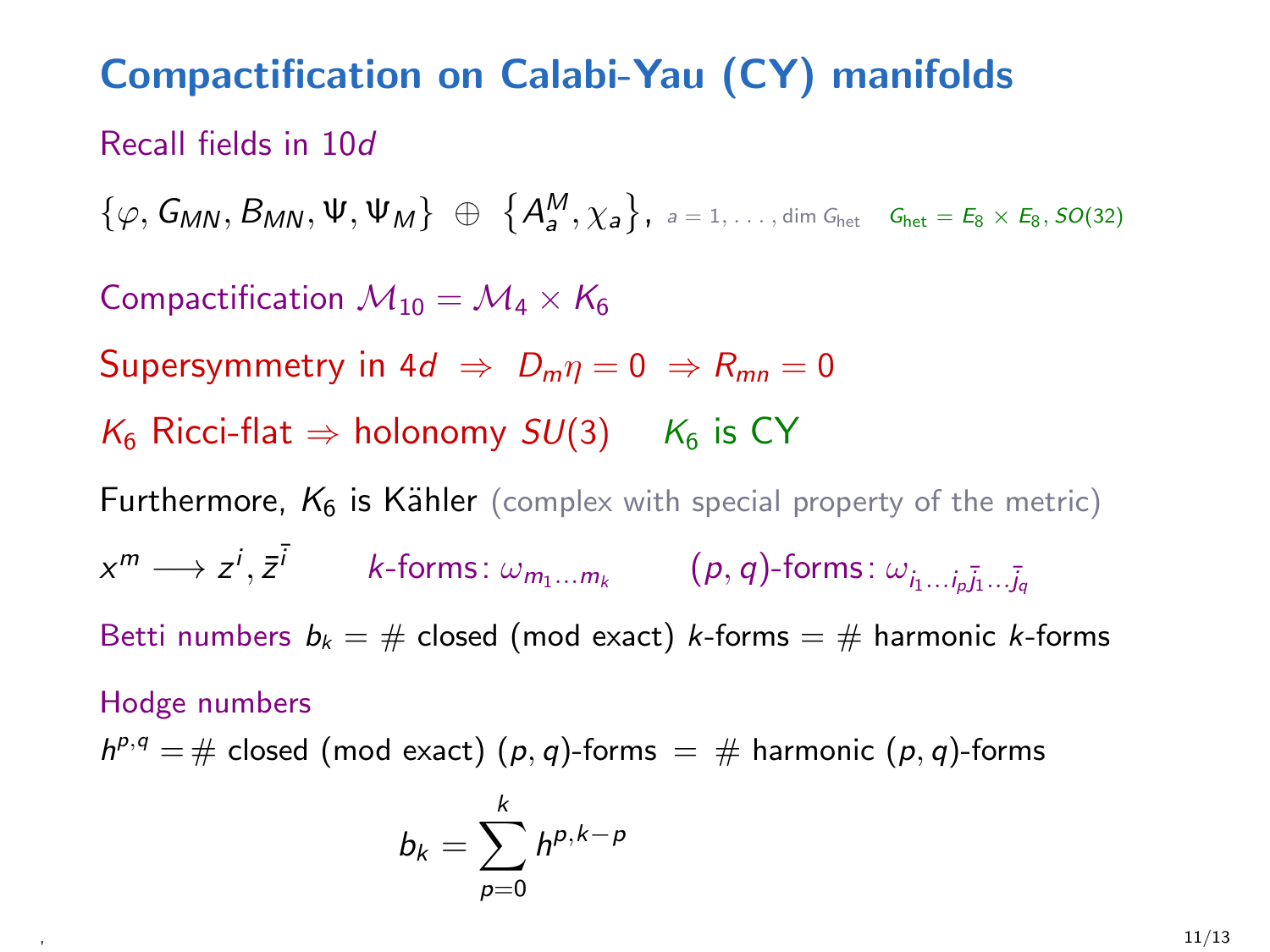Hodge diamond of a CY X

$$
h^{0,0} = 1
$$
  
\n
$$
h^{1,0} = 0 \mid h^{0,1} = 0
$$
  
\n
$$
h^{2,0} = 0 \qquad h^{1,1} \qquad h^{0,2} = 0 \qquad X
$$
  
\n
$$
h^{3,0} = 1 \qquad h^{2,1} \qquad h^{1,2} = h^{2,1} \qquad h^{0,3} = 1 \qquad \text{Hodge} * \text{duality}
$$
  
\n
$$
h^{3,1} = 0 \qquad h^{2,2} = h^{1,1} \qquad h^{1,3} = 0 \qquad X
$$
  
\n
$$
h^{3,2} = 0 \mid h^{2,3} = 0 \qquad X
$$
  
\n
$$
h^{3,3} = 1 \qquad X \qquad \text{symmetry}
$$
  
\ncomplex conjugation

 $\chi=2(h^{1,1}-h^{1,2})$  Euler characteristic of  $X$